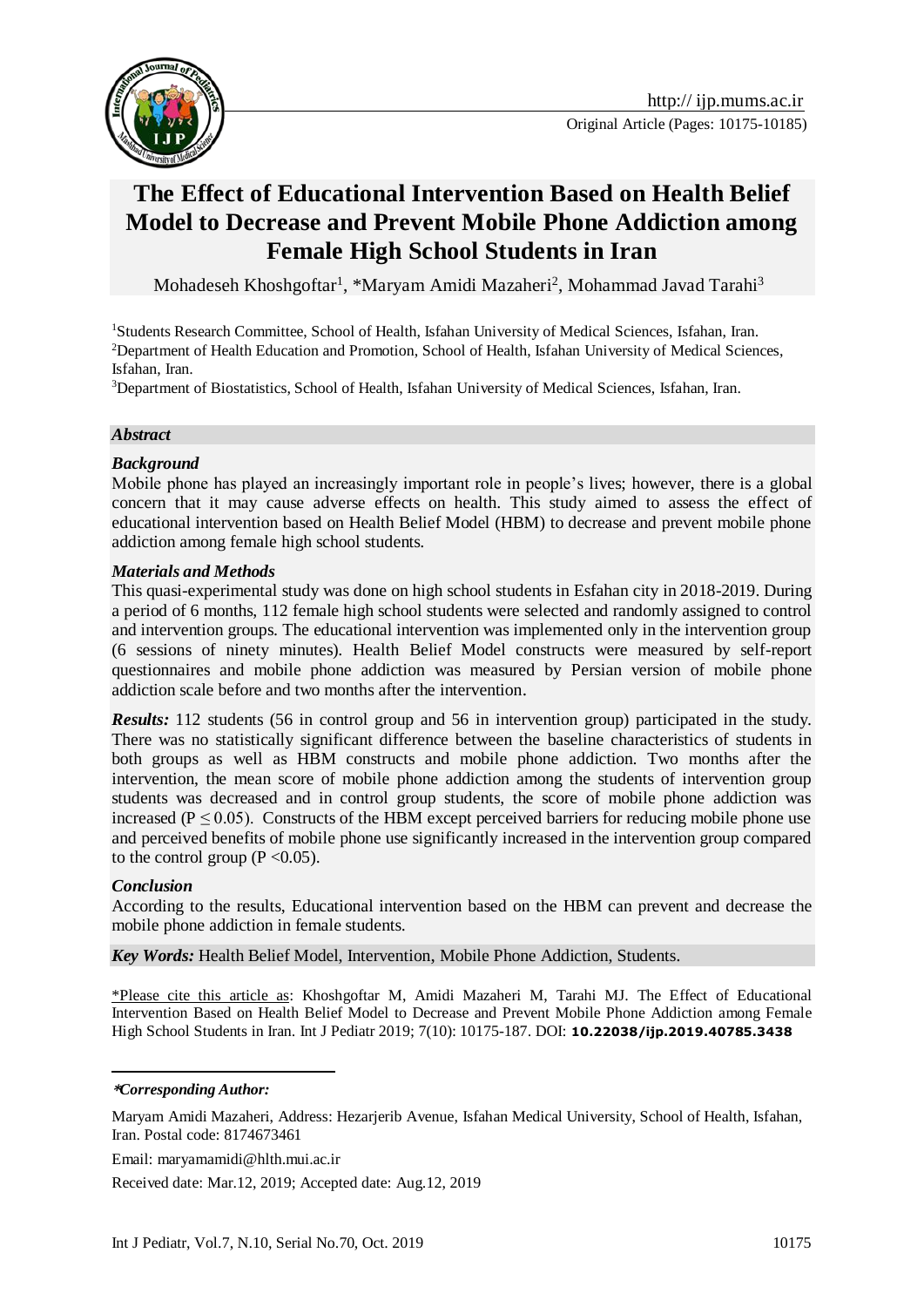## **1- INTRODUCTION**

 Recently, the Emergence and Development of the Information and Communication Technologies (ICT) has resulted in various positive elements, such as new means of working, communication, learning and entertainment, new interaction styles through time and space [\(1\)](#page-10-0). Personal desktops increasingly advanced into tablet PCs, personal mobile phones. New versions of the Mobile phone as a smartphone is not just a communication tool, but an update information source and a potent portable computer [\(2\)](#page-10-1). While the smartphones bring facilities and tranquility to people's daily lives, they are linked to negative consequences. Overuse of mobile phone is extensively growing among high school students in developing countries such as Iran and they are susceptible and vulnerable to the consequences of cell phone overuse [\(3,](#page-10-2) [4\)](#page-10-3).

Numerous researches have confirmed that adolescents and young people are expected more than any other demographic group to use mobile phones [\(5-7\)](#page-10-4). Young adults use smartphones to engage in social media, send text messages, and conduct internet searches [\(8\)](#page-10-5). Nowadays, studies of adolescents' excessive or inappropriate use are becoming more concerning. Mobile phone addiction, well known as mobile phone dependence, refers to the individual's behavior so that the person's psychological, physical and social performance is impaired significantly [\(9\)](#page-10-6). There is a growing concern that the consequences associated with high frequency smartphone use may suggest that smartphones have the potential to become a behavioral addiction similar to internet or gaming addictions [\(10\)](#page-10-7). Previous studies have distinguished that adolescents who are addicted to the mobile phone suffer from various problems such as loneliness and social isolation, depression, aggression, anxiety (5, 11-14), headache [\(15\)](#page-11-0), sleep disorders [\(16\)](#page-11-1), and other somatic symptoms [\(17\)](#page-11-2). Furthermore, lack of concentration, memory loss, heating behind, around, or on the ear, headaches, tiredness as well as stress have been reported (4, 18-20). In other words, previous studies have acknowledged that mobile phone addiction would bring about undesirable effects on mental and physical health as well as academic problems, social adaption, interpersonal problems (21- 24). The prevalence of internet addiction and smartphones usage in Iran has increased [\(5,](#page-10-4) [25\)](#page-11-3). Previous studies showed that in Iran, 22% of total users and 58% of adolescent users connect to the internet through their tablets or smartphones [\(16\)](#page-11-1).

In another study in 2014, Iranian authors examined the prevalence of internet addiction in Iranian high school students [\(26\)](#page-11-4). Rate of internet addiction reported by them was about 20 percent [\(27\)](#page-11-5). Consequently, due to the increased prevalence of internet and smartphones addiction, design and implementation of preventive programs for vulnerable groups such as adolescents are necessary. Researchers noted that the best approach to prevention of addictive behaviors is promotion of knowledge, attitude, and belief [\(28\)](#page-11-6). In this regard, using proper theories and models of behavior change, increases the effectiveness of educational programs and helps researchers to identify the individual characteristics and environment which may effect on behavior [\(20\)](#page-11-7). Although there is some evidence that extensive mobile phone use can have adverse effects on well-being and life quality especially in youth, in our search, few studies in Iran have been done on prevention of mobile phone use [\(29\)](#page-12-0). Success in educational interventions such as prevention of addictive behaviors depends on correct use of proper models and theories. One of the health education models that is used in the prevention of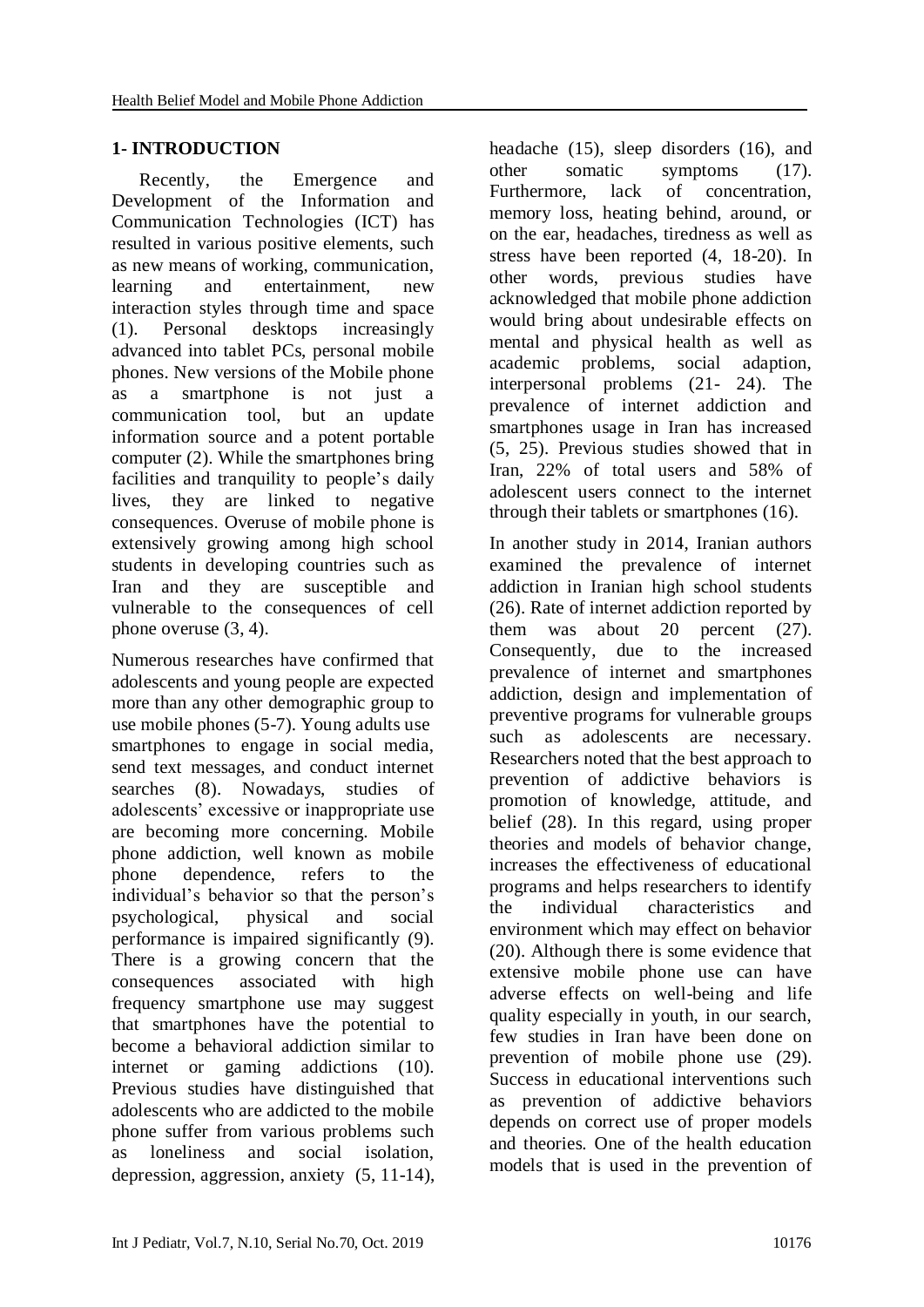addictive behaviors is Health Belief Model (HBM) [\(30-32\)](#page-12-1). In this model individuals' behaviors are beliefs including: A-Perceived susceptibility (refers to the person's perception of the chances or risk of the disease or certain condition), Bperceived severity (refers to one's perception of the seriousness of the consequences of the disease or certain condition), C- perceived benefit (refers to the person's belief in the efficacy of the recommended actions to decrease probability or seriousness of disease or certain condition), D- perceived barrier (refers to the person's opinion of noticeable physical or psychological costs of the recommended actions), E- cues to action (proper actions to notify the person and prepare him/her for behavior change, and F- self‑efficacy (one's confidence in his/her ability to do recommended actions [\(20,](#page-11-7) [33\)](#page-12-2). While this model is a commonly used model and has been applied to explain different health-related behaviors and to design educational interventions among adolescents, few studies have used this model to prevent mobile phone addiction. Earlier study reported that constructs of the HBM are potentially useful to control and prevent Internet addiction and should be tested for efficacy [\(34\)](#page-12-3). This study aimed to apply and measure HBM constructs to decrease and prevent mobile phone addiction among female high school students.

### **2- MATERIALS AND METHODS**

### **2-1. Study design and population**

 This study is a semi-experimental research that was conducted from 2018 to 2019 in Isfahan high school girl students in Iran, during a period of 6 months. The participants consisted of female high school students in Esfahan city, Iran. A convenience method was used to recruit participants from Isfahan girls' high schools; two high schools were selected and randomly allocated into experimental

and control groups and in each group, seventy students were selected randomly. To obtain the sample size, we used the following formula:

$$
n = \frac{(Z_{1-\frac{\alpha}{2}} + Z_{1-\beta})^2 (\sigma_1^2 + \sigma_2^2)}{d^2} = 55
$$

In the above formula,  $1-\alpha$  and  $1-\beta$ were the confidence level and test power, which were 0.95 and 0.9 respectively. Thus,  $z_{1-\frac{\alpha}{2}}$  and  $z_{1-\beta}$  of the normal distribution table were 1.96 and 1.2, respectively.

 $(\sigma_1^2 + \sigma_2^2)$  and (d) was respectively the variances and mean differences of the intervention and control groups, which, using previous studies, are equal to  $\sigma_1^2 = 3$ ,  $\sigma_2^2 = 2.1$  and  $d = 2.5$ ][\(20\)](#page-11-7).

Thus, the sample size was 55 students. After a 10% drop, 60 students were selected in each group.

The selected students were asked to participate the study and were evaluated for inclusion criteria. Inclusion criteria included (1) have a smart phone (2) be interested in participation, and (3) have written parental consent for their participation in the study. The students were excluded if they had filled out the questionnaire incompletely and had absence in more than two educational sessions. All selected students, except  $n =$ 4 in control group and n=5 in intervention group, were eligible to participate in the study. In control group 7 students were excluded from the study due to incomplete questionnaires and 3 students were absent in data collection day. In intervention group 3 students were excluded from the study due to incomplete questionnaires and 4 students were absent in more than two educational sessions and 2 students were absent in data collection day. Finally, 112 students (56 in control group and 56 in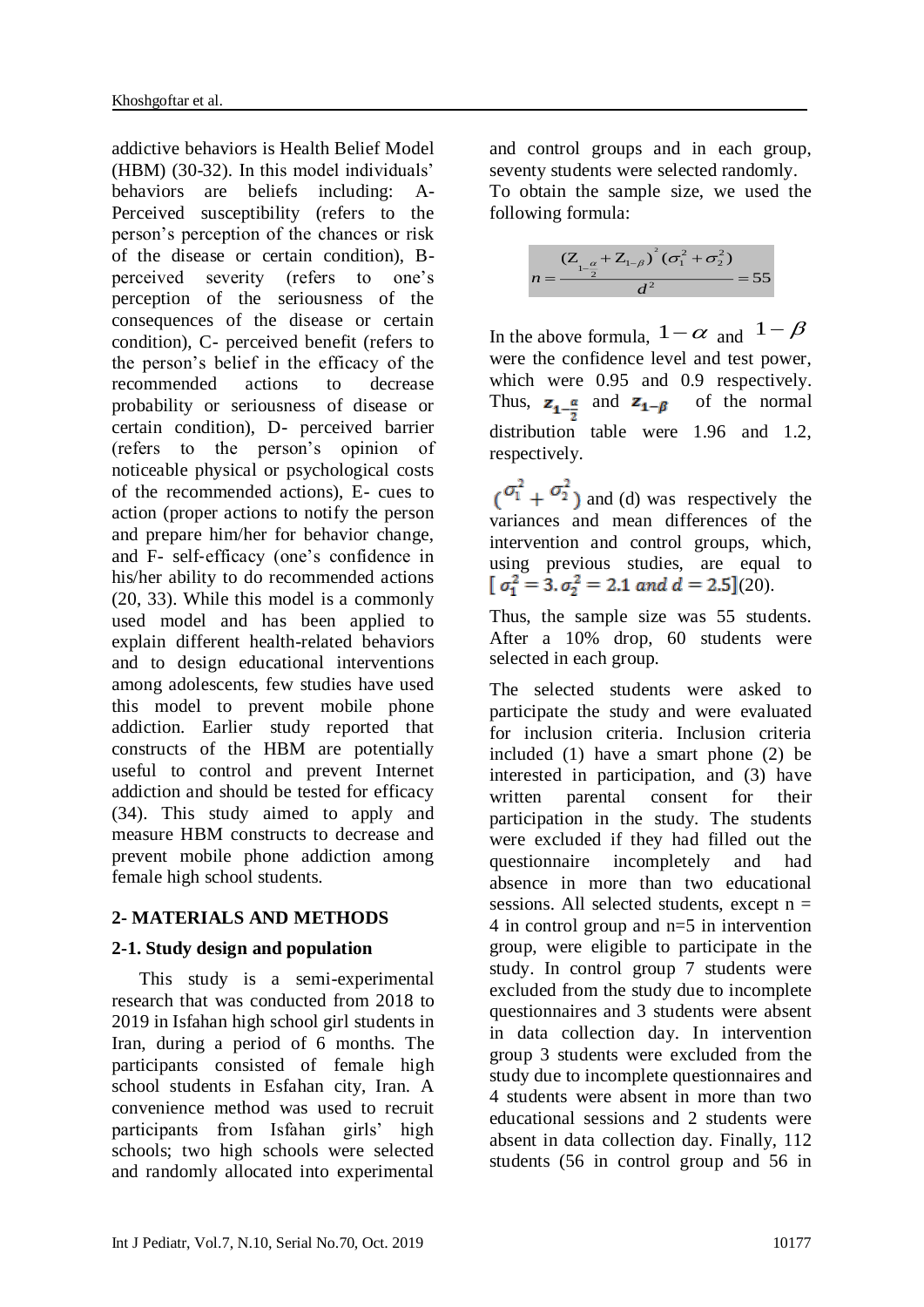intervention group) participated in the study.

### **2-2. Procedures**

Ethical approval was obtained from Isfahan University of Medical Sciences Ethical Review Board (No.397137). All participants were given information about the study goals. They were also informed of their right to drop out of the study at any time, written informed consent was obtained from them and confidentiality were guaranteed. Likewise, before the study, full consent from the principals of selected high schools was acquired. While students were completing the questionnaires all teachers were asked to leave the classrooms. Answering the questionnaires took about thirty minutes. To compensate for the time spent on the survey a small gift was given. The educational intervention was held only for Intervention group students. After two months, students in both groups completed the questionnaires again. Since high schools were selected separately, we ensured that the intervention group students did not transfer their information to the control group students.

# **2-3. Measures**

Data was collected by 3 questionnaires as follows:

**1.** Baseline characteristics like age, family economic situation, parents' and information about the use of mobile phone accessories and features.

**2.** Persian version of mobile phone addiction scale (MPAI): Mobile Phone Addiction Index (MPAI), this questionnaire which has 17 items was developed by Leung (2008) [\(35\)](#page-12-4). Amidi Mazaheri et al. (2012) translated this scale into Persian, they measured and confirmed the cultural adaptation and psychometric properties of this scale in a normative sample of university students [\(5\)](#page-10-4). In this questionnaire the maximum score is 75 and the minimum score is 15.

**3.** Health Belief Model constructs: This questionnaire was developed by Maheri et al. (2017) to assess knowledge (seven questions, the maximum score is 21 and the minimum score is 7), perceived severity (six questions, the maximum score is 30 and the minimum score is 6), perceived susceptibility (five questions, the maximum score is 25 and the minimum score is 5), perceived barriers (five questions, the maximum score is 25 and the minimum score is 5), perceived benefits (five questions, the maximum score is 25 and the minimum score is 5). self-efficacy (six questions, the maximum score is 30 and the minimum score is 6), and cause of action (five questions, the maximum score is 10 and the minimum score is 5).

Knowledge questions were answered with true and false choices and other constructs were scored on a five-point Likert-type scale (completely agree=5 to completely disagree=1). The reliability and validity of this questionnaire had been determined and approved previous study [\(20\)](#page-11-7).

# **2-4. Intervention**

Intervention group students (n=56) received the educational intervention consisted of six (60–90 min) sessions which were designed based on the Health Belief Model constrictions. Control group students received the usual school curriculum. To facilitate student's involvement in educational sessions, they were divided into small groups (8-15), also several actions were considered; for example, school principals attended in some sessions and thanked the students for their contributions. The educational sessions were delivered by skilled and trained educator in the field of mobile phone addiction and active learning methods such as focus group discussion, film, role-playing, question and answer, and lectures were used.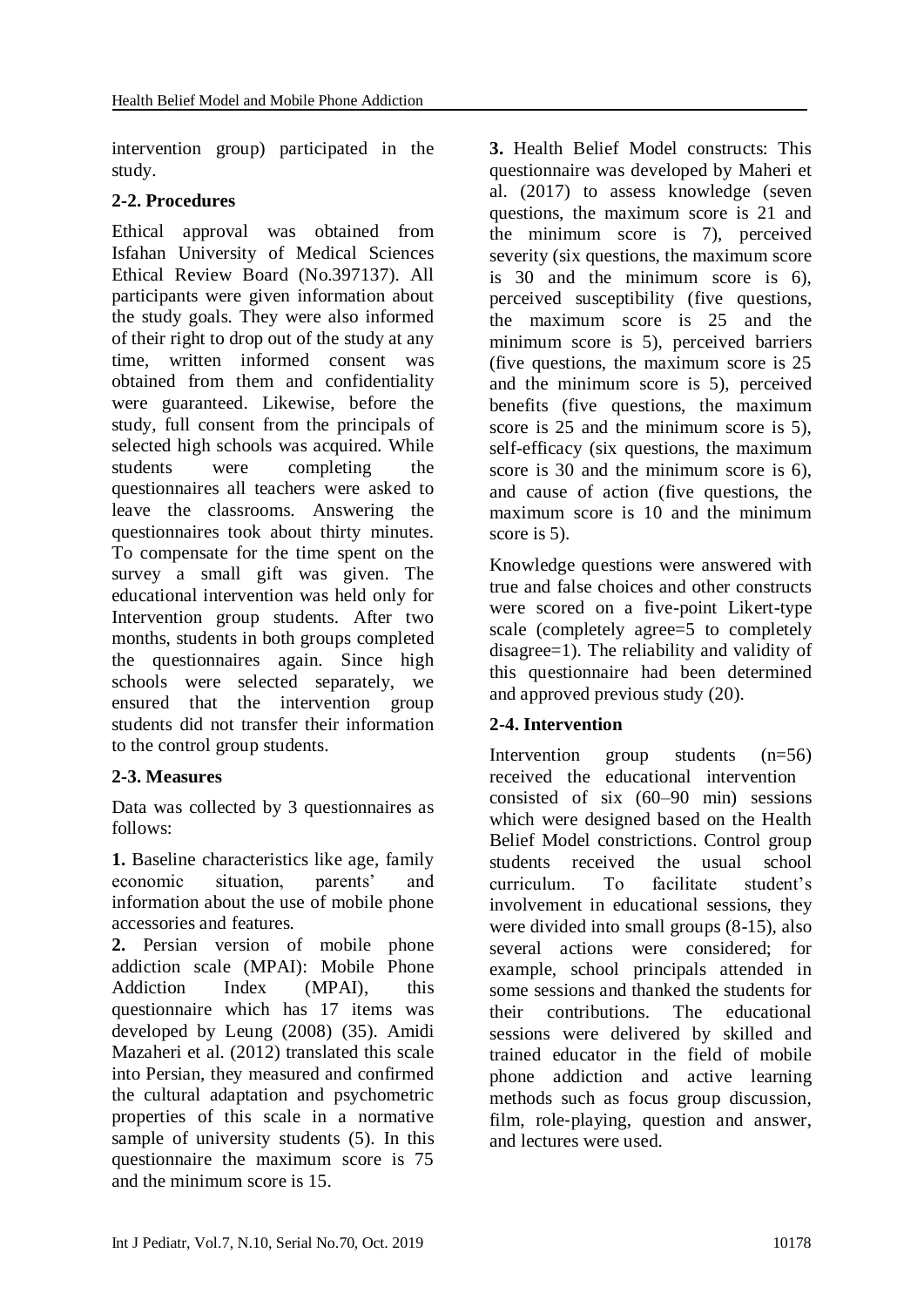### **The content and educational strategies of sessions were as follows:**

**Session 1**: This session was developed based on the constructs of perceived susceptibility and increasing knowledge of students about mobile phone addiction. In this session, an interesting film about the effect of mobile rays on the brain which was made by the training channel of Islamic Republic of Iran Broadcasting (10 min) was showed and students were encouraged to discuss the addictive nature of the internet and mobile phone usage. In the end of this session the students were asked to explore and recognize symptoms of mobile phone addictions in themselves and others.

**Session 2**: The second session, based on the constructs of perceived severity, short and long-term negative consequences of mobile phone addiction were discussed. In the end of this session the educator asked students to provide a list of activities which they could not do because of excessive use of mobile.

**Session 3**: The third session was developed based on the constructs of perceived benefits and barriers of proper mobile phone usage. The benefits of proper mobile phone use were explored via brain storming; the educator asked them to provide a list of the things they would like to do rather than excessive mobile phone use. Also, the barriers of proper mobile phone usage were explored via a focus group discussion. In the end of this session the educator asked students to assess their mobile phone usage hours and record them in the weekly tables (self-assessment).

**Session 4**: This session was developed based on the self-efficacy construct. To promote self-efficacy; "goal setting" and "role modeling" were used as main educational strategies. Using the results of the self-assessment of mobile phone use, the educator guided students to regulate their goals. Small groups were formed

based on student-chosen goals and their goals were compared and how to cope with the probable barriers was discussed. Besides, two successful students served as a role model for others. They demonstrated to their classmates how to limit and manage the use of mobile phone. In the end of this session the educator asked students to assess their mobile phone usage hours and record them in the weekly tables, they were also asked to record alternative activities which they like to do instead of using the mobile phone (like face to face interpersonal communication, physical activity, doing artwork, playing, following personal interests, etc.).

**Session 5**: This session was developed based on cue to action construct. In the beginning of this session, students reported their efforts to attain their goals, compared with each other's and discussed their experiences in small groups. Then the educator taught the students how to identify and pay attention to cues that could remind them of the proper use of mobile phone. For this purpose a mobile application was introduced to them. During this session students made an attractive wall collage about the proper use of mobile phones for their classroom. In the end of this session the educator asked students to make attractive postcards about the correct use of the phone for their friends.

**Session 6**: During this session the subjects of the previous sessions were reviewed and summarized. The students gave postcards to each other and the educator asked them to place the postcards in their rooms.

### **2-5. Ethical approval**

This study was submitted to the School of Health at Isfahan University of Medical Sciences and was approved as a Master's thesis in Health Education (code: 397137). Also, the study was approved by Iran National Committee for Ethics in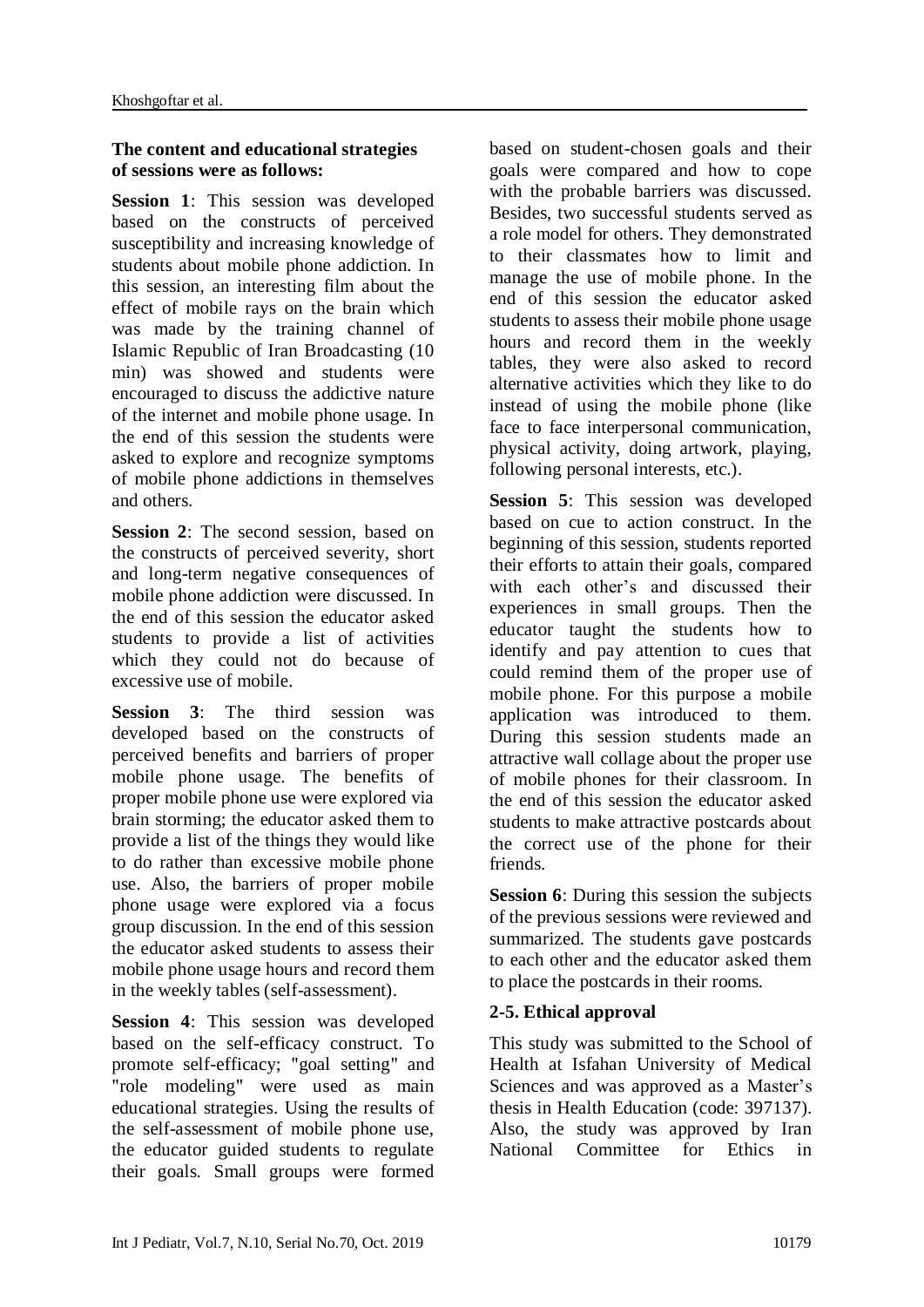Biomedical Research. Code of Ethics: IR.MUI.RESEARCH.REC.1397.099).

### **2-6. Data Analyses**

The collected data were analyzed using SPSS software version 16.0 using descriptive statistics such as mean and standard deviation (SD), and independent and paired t-test, Chi-square and Mann– Whitney test. The significance level was set at 0.05. Independent t- test was used to compare the mean scores of knowledge and all the constructs of Health Belief Model and performance between intervention and control groups before and after the training intervention. Moreover, paired t-test was used to evaluate the effectiveness of intervention and compare the abovementioned variables in each group separately before and after the intervention. Chi-square test was used to compare the two groups in terms of the frequency of parents' job status. Finally, Mann-Whitney U test was used to evaluate the differences between the two groups in terms of education level.

### **3- RESULTS**

 One hundred and twelve students (56 in control group and 56 in intervention group) participated in the study. The mean age in the control group was equal to  $(14.66 \pm 0.83)$  years old, and in the

intervention group it was equal to  $(14.61 \pm$ 0.52) years old, and the intervention and control groups did not differ significantly in terms of the mean age of the participants  $(P> 0.05)$ . In this study the participants have a relatively narrow age range. Since age is strongly associated with school grade in Iran and all of the participants were in 7<sup>th</sup> grade. **Table.1** shows the students baseline characteristics in the intervention and control group. As **Table.1** illustrates two groups were not significantly different in terms of baseline characteristics (P>0.05). **Table.2** compares the constructs of Health Belief Model in control and intervention groups before and after education. As **Table.2** illustrates all constructs of the Health Belief Model except perceived barriers for reducing mobile phone use and perceived benefits of mobile phone use significantly increased in the intervention group compared to the control group ( $P < 0.05$ ). **Table.3** compares the mean of mobile phone addiction score in intervention and control groups before and after intervention. As **Table.3** illustrates the mean score of mobile phone addiction in students of intervention group was decreased and the mean score of mobile phone addiction in students of control group was increased.

**Table-1**: Baseline characteristics of the students in the intervention and control groups.

|                              | Control group                       |                  |          |
|------------------------------|-------------------------------------|------------------|----------|
| Variables                    | Intervention group<br>Number $(\%)$ | Number $(\%)$    | P-value  |
| Age (year)                   |                                     |                  |          |
| $(Mean \pm SD)$              | $14.62 \pm 0.52$                    | $14.66 \pm 0.83$ | $0.91**$ |
| Age using a mobile phone     |                                     |                  |          |
| (Mean $\pm$ SD)              | $10.17 \pm 1.53$                    | $10.51 \pm 1.07$ | $0.82**$ |
| Father's education           |                                     |                  |          |
| <b>Illiterate</b>            | $\overline{\phantom{0}}$            | $2(3.6\%)$       |          |
| Under diploma                | $2(3.6\%)$                          | 2(3.5%)          | $0.06*$  |
| Diploma and Advanced Diploma | $11(19.6\%)$                        | 6(10.7%)         |          |
| <b>Bachelor</b>              | 26(46.4%)                           | 24(42.9%)        |          |
| Master                       | 13(23.2%)                           | 18(32.1%)        |          |
| Doctoral                     | $4(7.1\%)$                          | $4(7.1\%)$       |          |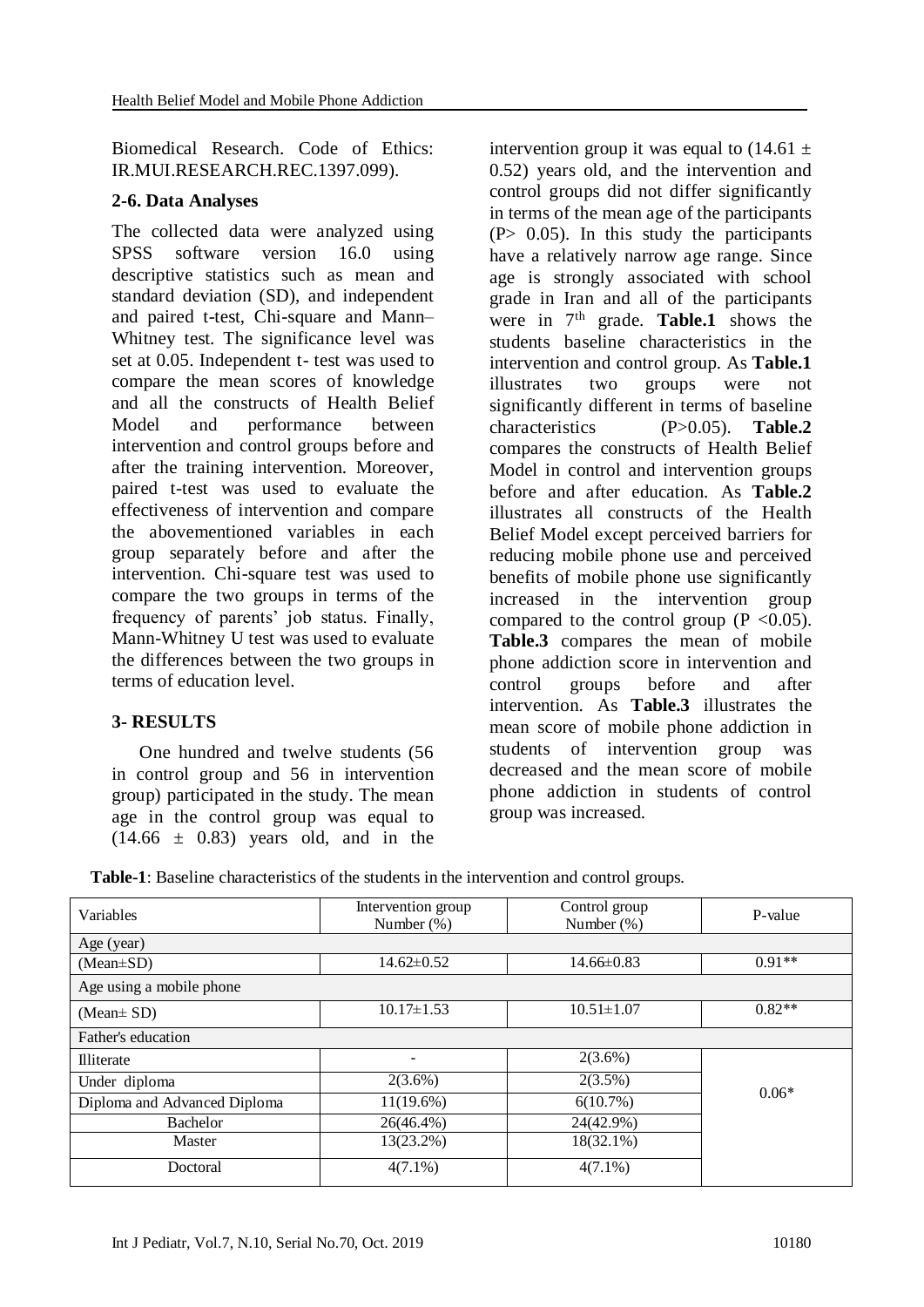#### Khoshgoftar et al.

| Mother's education            |              |              |          |
|-------------------------------|--------------|--------------|----------|
| Illiterate                    |              | $1(1.8\%)$   |          |
| Under diploma                 | $4(7.1\%)$   | $4(7.1\%)$   | $0.1*$   |
| Diploma and Advanced Diploma  | 20(35.7%)    | 22(39.2%)    |          |
| <b>Bachelor</b>               | 23(41.1%)    | 23(41.1%)    |          |
| Master                        | $9(16.1\%)$  | $5(8.9\%)$   |          |
| Doctoral                      |              | $1(1.8\%)$   |          |
| Mobile use skills             |              |              |          |
| Lack of skill                 | $5(8.9\%)$   | $3(5.4\%)$   |          |
| Primary skill                 | 32(57.2%)    | 41(73.2%)    | $0.08*$  |
| Advanced skill                | $19(33.9\%)$ | $12(21.4\%)$ |          |
| The use of mobile             |              |              |          |
| Less than 3-4 hours           | 41(73.2%)    | $40(71.4\%)$ |          |
| About 4-5 hours               | $9(16.1\%)$  | 13(23.2%)    |          |
| About 5-6 hours               | $3(5.4\%)$   | $1(1.8\%)$   | $0.065*$ |
| More than 6 hours             | $3(5.4\%)$   | $2(3.6\%)$   |          |
| Type of SIM card              |              |              |          |
| Continual                     | 14(25%)      | $11(19.6\%)$ | $0.2*$   |
| Credit                        | 42(75%)      | 45(80.4%)    |          |
| The family economic situation |              |              |          |
| Rich                          | 6(10.7%)     | $10(17.9\%)$ |          |
| Relatively rich               | 27(48.2%)    | 29(51.58%)   | $0.07*$  |
| Middle                        | $23(41.1\%)$ | $17(30.4\%)$ |          |

SD: Standard Error. \*\* Chi-square test. \* Independent t test.

**Table-2**: Comparison of Mean and Standard deviation scores of Health Belief Model constructs, before and after intervention.

| Structures of       | Control group    | Intervention group | P-value  |
|---------------------|------------------|--------------------|----------|
| model               | $(Mean \pm SD)$  | $(Mean \pm SD)$    |          |
| Knowledge           |                  |                    |          |
| Before intervention | $11.57 \pm 1.51$ | $11.37 \pm 2.9$    | $0.66*$  |
| After intervention  | $11.10 \pm 1.9$  | $14.82 \pm 2.1$    | $0.001*$ |
| P-value             | $0.10**$         | $0.001**$          |          |
| Susceptibility      |                  |                    |          |
| Before intervention | $11.89 \pm 2.81$ | $12.08\pm4.6$      | $0.78*$  |
| After intervention  | $11.44\pm3.17$   | $14.96 \pm 3.2$    | $0.001*$ |
| P-value             | $0.46**$         | $0.001**$          |          |
| Severity            |                  |                    |          |
| Before intervention | $14.17 \pm 3.5$  | $14.14\pm 6.5$     | $0.97*$  |
| After intervention  | $13.82 \pm 3.1$  | $16.9 \pm 5.1$     | $0.001*$ |
| P-value             | $0.61**$         | $0.001**$          |          |
| <b>Benefits</b>     |                  |                    |          |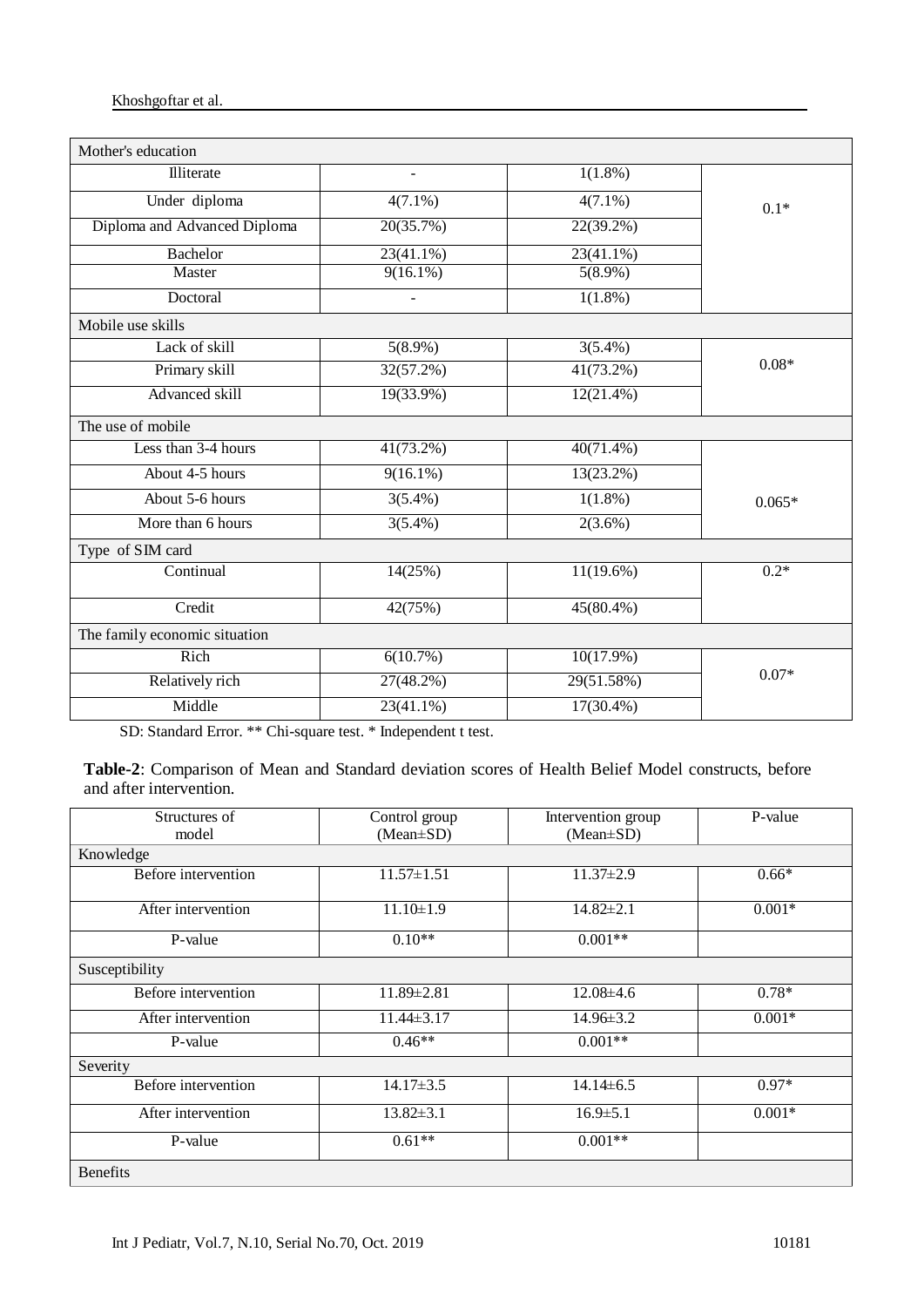#### Health Belief Model and Mobile Phone Addiction

| Before intervention | $9.92 \pm 2.6$   | $9.83 \pm 5.06$ | $0.908*$ |
|---------------------|------------------|-----------------|----------|
|                     |                  |                 |          |
| After intervention  | $9.5 \pm 2.7$    | $10.3 \pm 3.7$  | $.20*$   |
|                     |                  |                 |          |
| P-value             | $0.49**$         | $0.24**$        |          |
| <b>Barriers</b>     |                  |                 |          |
| Before intervention | 19.10 ± 3.56     | $19.2 \pm 6.7$  | $0.89*$  |
| After intervention  | 18.96±4.4        | $20.64 \pm 4.9$ | $0.062*$ |
| P-value             | $0.83**$         | $0.01**$        |          |
| Help for action     |                  |                 |          |
| Before intervention | $6.07 \pm 0.8$   | $6.08 \pm 10.4$ | $0.92*$  |
| After intervention  | $6.17 \pm 0.81$  | $7.51 \pm 0.63$ | $0.001*$ |
| P-value             | $0.50**$         | $0.001**$       |          |
| Self-efficacy       |                  |                 |          |
| Before intervention | $21.73 \pm 3.27$ | $20.80 \pm 6.7$ | $0.35*$  |
| After intervention  | $22.14 \pm 3.5$  | $24.92 \pm 3.7$ | $0.001*$ |
| P-value             | $0.49**$         | $0.001**$       |          |

SD: Standard Error. \* Independent T Test. \*\* Paired T Test.

**Table-3**: Comparison of the mean of mobile phone addiction score in intervention and control groups before and after intervention

| Mobile phone addiction score | Control group    | Intervention group | P-value  |
|------------------------------|------------------|--------------------|----------|
| Before intervention          | $29.19 \pm 5.51$ | $30.25 \pm 14.7$   | $0.61*$  |
| After intervention           | $31.96 \pm 5.41$ | $26.76 \pm 9.3$    | $0.001*$ |
| P-value                      | $0.016**$        | $0.001**$          |          |

\* Independent T Test. \*\* Paired T Test.

### **4- DISCUSSION**

 The aim of this study was to examine the effect of educational intervention based on HBM to prevent mobile phone addiction among female high school students. The response rate was desirable in both groups in the pretest and posttest stages. As we expected, in the intervention group school principals and students welcomed the educational sessions. The baseline characteristics of the participants of both groups were similar. Also, before the intervention, students in both groups were similar in their mobile phone addiction score. Pre-test scores for mobile

phone addiction in both groups were not desirable, and were consistent with the previous findings from similar survey among female students at Isfahan University of Medical Sciences [\(29\)](#page-12-0). Although in pretest stage the both groups had similar knowledge scores, the knowledge scores in intervention group increased significantly after the intervention. This finding is consistent with results of previous studies  $(20, 36)$  $(20, 36)$  $(20, 36)$ . Earlier study reported that knowledge is essential for accepting healthy behavior such as preventive behaviors of addiction. Also, another study indicated that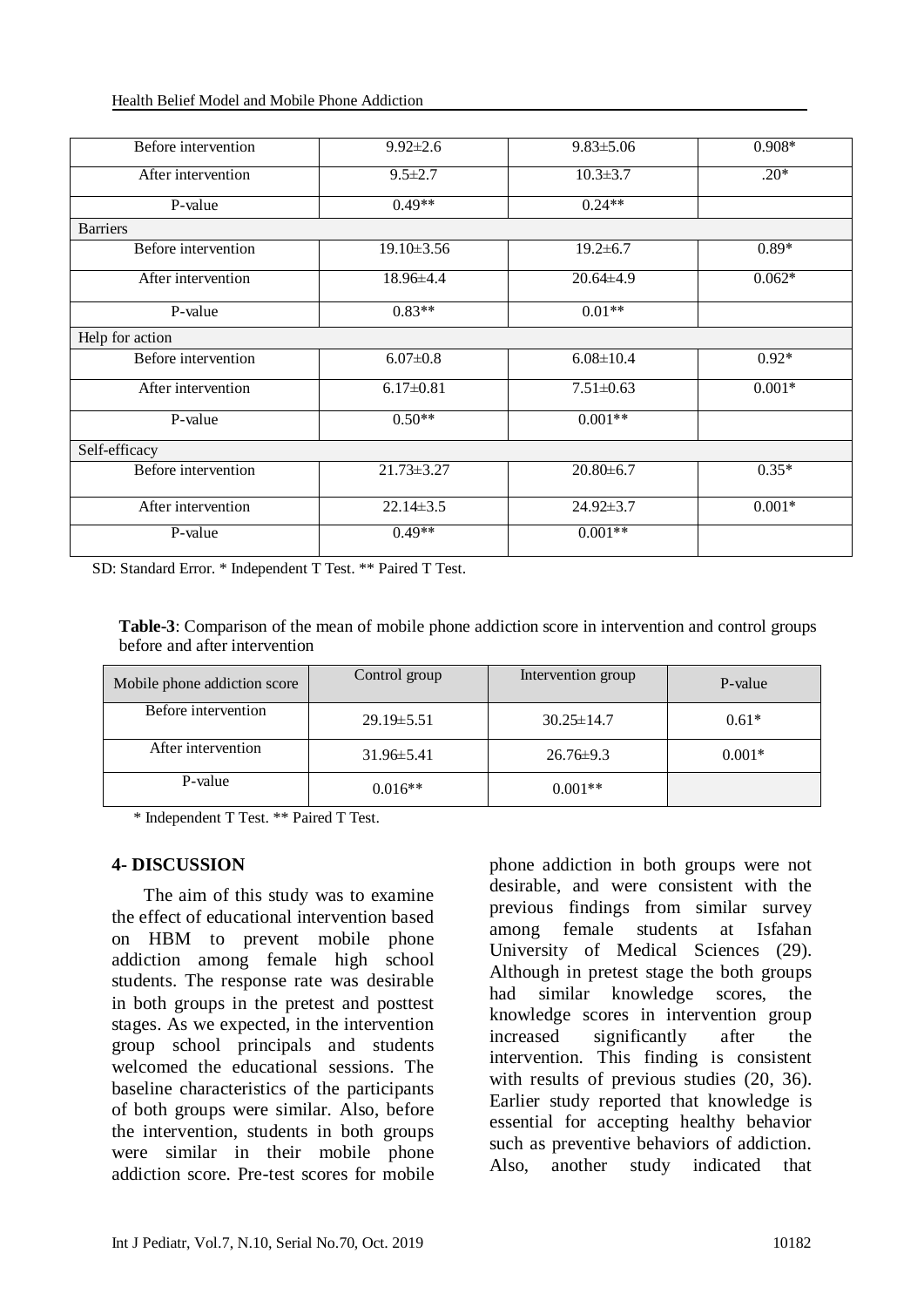knowledge about side effects of addictive behaviors can protect students against [\(28\)](#page-11-6).

The results showed that there was a significant increase in perceived susceptibility and perceived severity scores of intervention group after the intervention. This increase could be attributed to the effects of the intervention on the students' perceived susceptibility and perceived severity. After educational intervention most of the students believed that they are at risk for mobile phone addiction and this behavior could be harmful, though before the educational intervention, many of them were unaware of the risk of mobile phone addiction and its consequences. This finding is consistent with results of previous studies [\(20,](#page-11-7) [36\)](#page-12-5).

Based on the HBM, high perceived sensitivity and susceptibility are necessary to increase the motivation of individuals to adopt healthy behaviors (33). Previous study reported, increasing perceived susceptibility and severity are predictive factors which lead to avoidance of addictive behaviors [\(28\)](#page-11-6). It seems that the way of conducting education through group discussion, question and answer, films and lectures used in this study could affect the perceived susceptibility and sensitivity of the students. In the present study, there was no significant change in the perceived benefits of mobile phone use before and after the intervention.

This finding was inconsistent with the previous study [\(20,](#page-11-7) [36\)](#page-12-5). With regards to the possible reasons for this contradiction, it can be said that in previous studies, the participants were older than our participants. Perceived benefits of mobile phone use in view of adolescents are different from that of adults. Furthermore, some of the perceived benefits of proper use of mobile phone such as academic achievement and physical health can be measured in the long term and are not tangible in the short term. Likewise, another perceived benefit of proper use of

mobile phone is better relationship with family members; which depends on their collaboration with the student; in the present study, educational intervention was carried out only for students, if the parents participated and were trained, significant changes in this construct could be observed. The present study also showed that contrary to former studies [\(20,](#page-11-7) [36\)](#page-12-5), there were no significant changes in the perceived barriers for reduction of mobile phone use. Most of these barriers are not controlled only by students, and the change in these barriers is not possible in the short term and exclusively by student education. Changes in social and cultural structures are needed in this regard, which must be considered in future studies.

It is important to explore the underlying mechanism behind the perceived barriers for reduction of mobile phone use among female students. The results of present study indicated that before the intervention both groups had similar self-efficacy scores, the self-efficacy scores in intervention group increased significantly after the intervention. This finding is consistent with results of previous studies [\(20,](#page-11-7) [36\)](#page-12-5). Self-efficacy which is the strength or level of one's belief in his/her own ability to complete tasks, success and achievement of objectives, is one of the important factors that effectively influence on individuals behaviors and numerous studies confirmed that increased self-efficacy leads to increased adoption of healthy behavior [\(28,](#page-11-6) [34,](#page-12-3) [37\)](#page-12-6).

There are several strategies to increase self-efficacy, among these strategies goal setting has been used in several studies and its usefulness was confirmed in various behaviors [\(38\)](#page-12-7). In present study we used goal setting strategy and peer role model to increase student's self-efficacy to cope with addictive behavior. Peers as strong socializing agents, can actively change other students' behaviors. Peers with high level of self-efficacy may serve as positive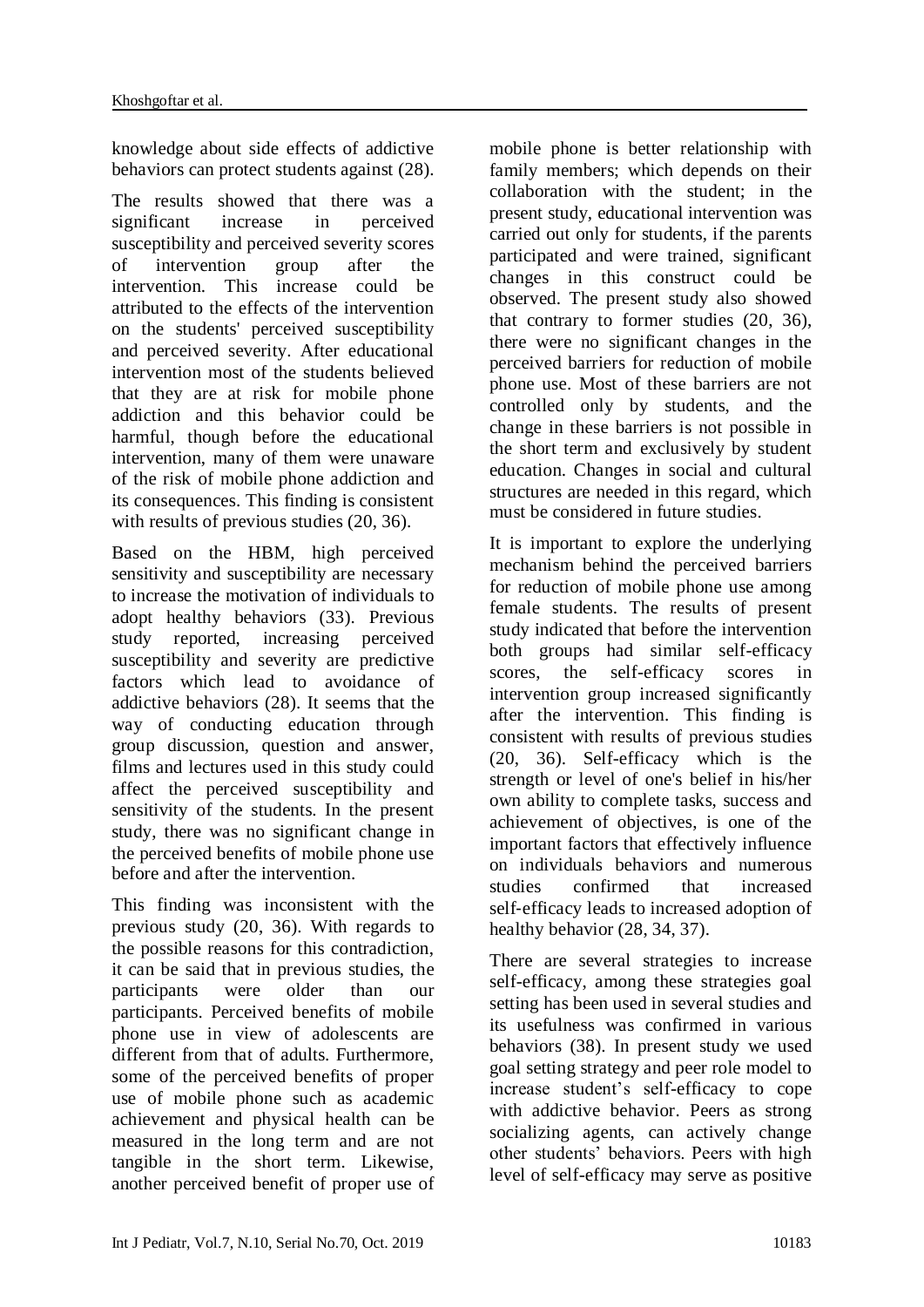role models, therefore students may directly learn positive beliefs about proper use of mobile phone. Moreover, observing peers who have successful control over their mobile phone use may promote one's perceived self-efficacy on controlling mobile phone use through vicarious learning (38). Also, the results of present study disclosed that before the intervention both groups had similar cue to action scores, the cue to action scores in intervention group increased significantly after the intervention. This finding is consistent with results of some previous studies [\(20,](#page-11-7) [36\)](#page-12-5). This structure refers to cases that remind the person to do proper behavior and to avoid unsafe behaviors.

In this study, as a reminder, students were asked to make interesting collages and postcards about proper use of the mobile phone for themselves and their friends. Contrary to our study earlier study which used reminders from parents and teachers/social workers to reduce Internet use among adolescents, cue to action was positively associated with risk of Internet addiction (38). Therefore, it is better to use methods that are favorable and acceptable for students as cue to action. A final important finding from this study was that, two months after intervention, the mean score of mobile phone addiction among the students of both groups was changed statistically compared to before the intervention.

As expected, score of mobile phone addiction in intervention group students was decreased and in control group students, the score of mobile phone addiction was increased. The decrease of mobile phone addiction among the students of intervention group could be due to the effects of education and HBM constructs, especially self-efficacy. This finding is consistent with results of previous study [\(36\)](#page-12-5). Increasing addiction to mobile phone among students in the control group indicates that in the absence

of appropriate training, mobile phone addiction increases in students as time passes. This finding suggests that there is an urgent need to design and implement appropriate interventions to reduce and prevent addiction. Students use mobile phone as a key means of developing and maintaining friendships and obtaining instrumental and emotional support. The mobile phone become an important resource for learning, entertainment, formation of new social networks among students. Hence it is necessary to design and apply educational interventions to reduce and prevent mobile phone addiction. The results of present study support the effectiveness of educational intervention based on the HBM, to prevent and decrease the mobile phone addiction. Students should be educated on how to diagnose their mobile phone addiction symptoms, and exercise correct control on their mobile phone use, and how to use mobile phone properly by school nurses.

# **4-1. Study Limitations**

This study, like other studies, had limitations. First of all, despite the fact that teachers left the classrooms when students completed the questionnaire, most of them responded conservatively. In future studies instead of the school, other places should be considered for data collection. In current study, self-report questionnaire was used to measure the mobile phones use and addiction to it; it is better that in future studies other methods should be used to measure this behavior, such as parent's questions. Also, in this study only female students were included, in future studies it would be better to examine the role of gender. Finally, in the present study, educational intervention was implemented only for students. It is suggested that in future studies parents of students should also be involved in intervention. Parents should be educated on what means to use to diagnose their adolescent's mobile phone addiction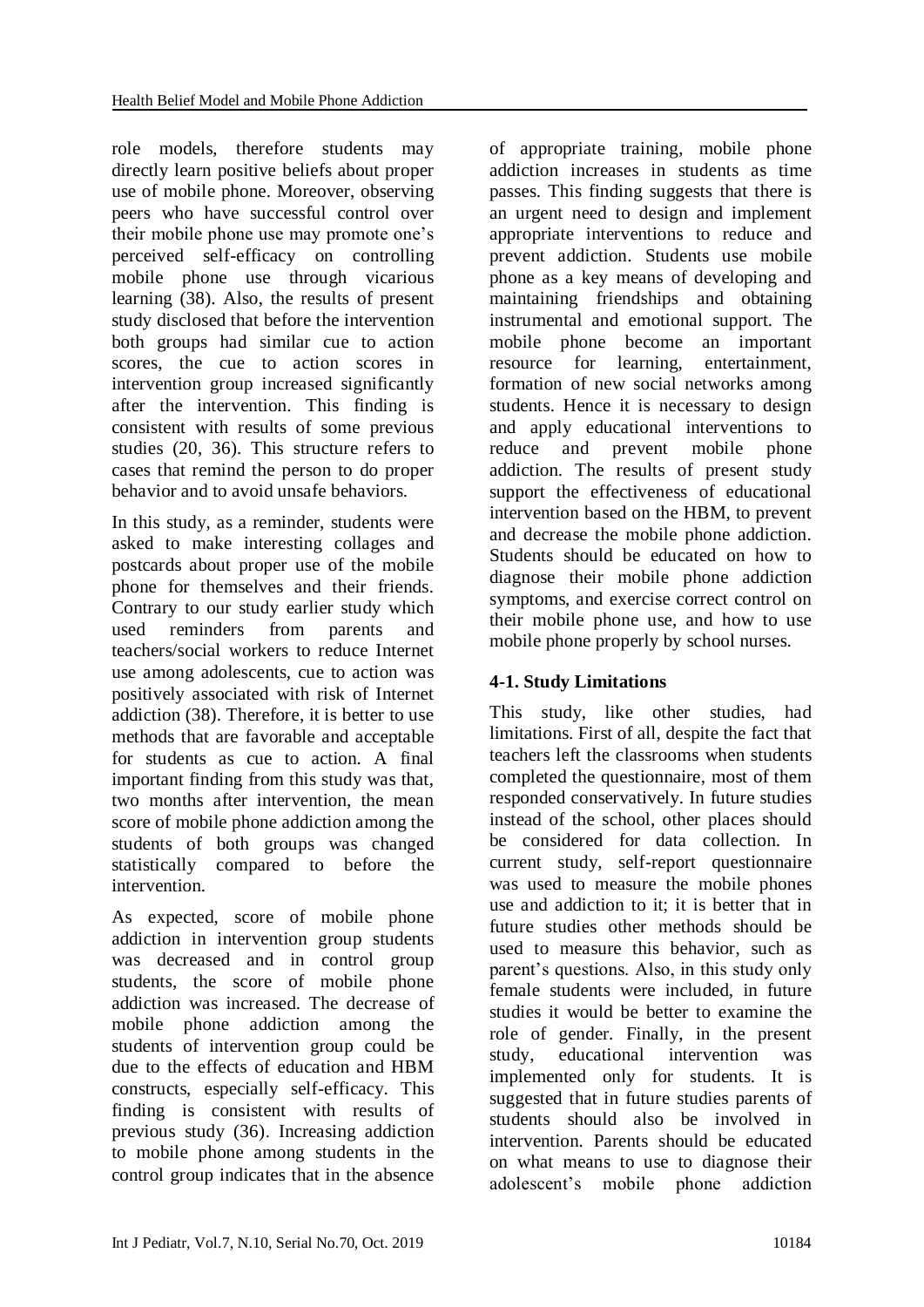symptoms, communicate with their adolescent on proper mobile phone use, and exercise correct control on her/his mobile phone use.

### **5- CONCLUSION**

 The scores of mobile phone addiction in students were not desirable, there is an urgent need to design and implement appropriate interventions to reduce and prevent addiction. The results of present study support the effectiveness of educational intervention based on the HBM, to prevent and decrease the mobile phone addiction.

### **6- AUTHOR CONTRIBUTIONS**

Amidi and Khoshgoftar designed the study. Khoshgoftar collected the data. Tarahi analyzed the data. Amidi and Khoshgoftar designed the intervention and prepared the manuscript. Critical revision and supervision were provided by Amidi.

### **7- CONFLICT OF INTEREST:** None.

### **8- ACKNOWLEDGEMENT**

This study was supported by grants from Isfahan University of Medical Sciences research deputy. The authors hereby would like to express their sincere thanks to all students who participated in the study, as well as the principals who welcomed research team into their high schools and Vice-Chancellor for Research at IUMS for the support and approval of study (IDcode: 397137).

#### <span id="page-10-0"></span>**9- REFERENCES**

1. Muñoz-Miralles R, Ortega-González R, López-Morón MR, Batalla-Martínez C, Manresa JM, Montellà-Jordana N, Et Al. The Problematic Use Of Information And Communication Technologies (ICT) In Adolescents By The Cross Sectional JOITIC Study. BMC Pediatrics. 2016;16(1):140.

<span id="page-10-1"></span>2. Chen JV, Yen DC, Chen K. The Acceptance And Diffusion Of The Innovative Smart Phone Use: A Case Study Of A Delivery Service Company In Logistics. Information & Management. 2009;46(4):241- 8.

<span id="page-10-2"></span>3. Alavi SS, Ghanizadeh M, Mohammadi MR, Kalhory SM, Jannatifard F, Sepahbodi G. The Survey Of Personal And National Identity On Cell Phone Addicts And Non-Addicts. Iranian Journal Of Psychiatry. 2018;13(1):15.

<span id="page-10-3"></span>4. Mahmoodi H, Nadrian H, Shaghaghi A, Jafarabadi MA, Ahmadi A, Saqqezi GS. Factors Associated With Mental Health Among High School Students In Iran: Does Mobile Phone Overuse Associate With Poor Mental Health? Journal Of Child And Adolescent Psychiatric Nursing. 2018;31(1):6- 13.

<span id="page-10-4"></span>5. Mazaheri MA, Karbasi M. Validity And Reliability Of The Persian Version Of Mobile Phone Addiction Scale. Journal Of Research In Medical Sciences: The Official Journal Of Isfahan University Of Medical Sciences. 2014;19(2):139.

6. Ramezankhani A, Ghaffari M, Mehrabi Y, Kashfi SH, Babaei Heydarabadi A. The Educational Intervention On People's Behavior In Terms Of The Microbial Contaminations Of Mobile Phones And The Possible Adverse Effects Of Their Beam. International Journal Of Pediatrics. 2016;4(12):3977-87.

7. Bahramian E, Mazaheri MA, Hasanzadeh A. The Relationship Between Media Literacy And Psychological Well-Being In Adolescent Girls In Semirom City. Journal Of Education And Health Promotion. 2018;7:148.

<span id="page-10-5"></span>8. Bellur S, Nowak KL, Hull KS. Make It Our Time: In Class Multitaskers Have Lower Academic Performance. Computers In Human Behavior. 2015;53:63-70.

<span id="page-10-6"></span>9. Gao T, Li J, Zhang H, Gao J, Kong Y, Hu Y, Et Al. The Influence Of Alexithymia On Mobile Phone Addiction: The Role Of Depression, Anxiety And Stress. Journal Of Affective Disorders. 2018;225:761-6.

<span id="page-10-7"></span>10. Billieux J. Problematic Use Of The Mobile Phone: A Literature Review And A Pathways Model. Current Psychiatry Reviews. 2012;8(4):299-307.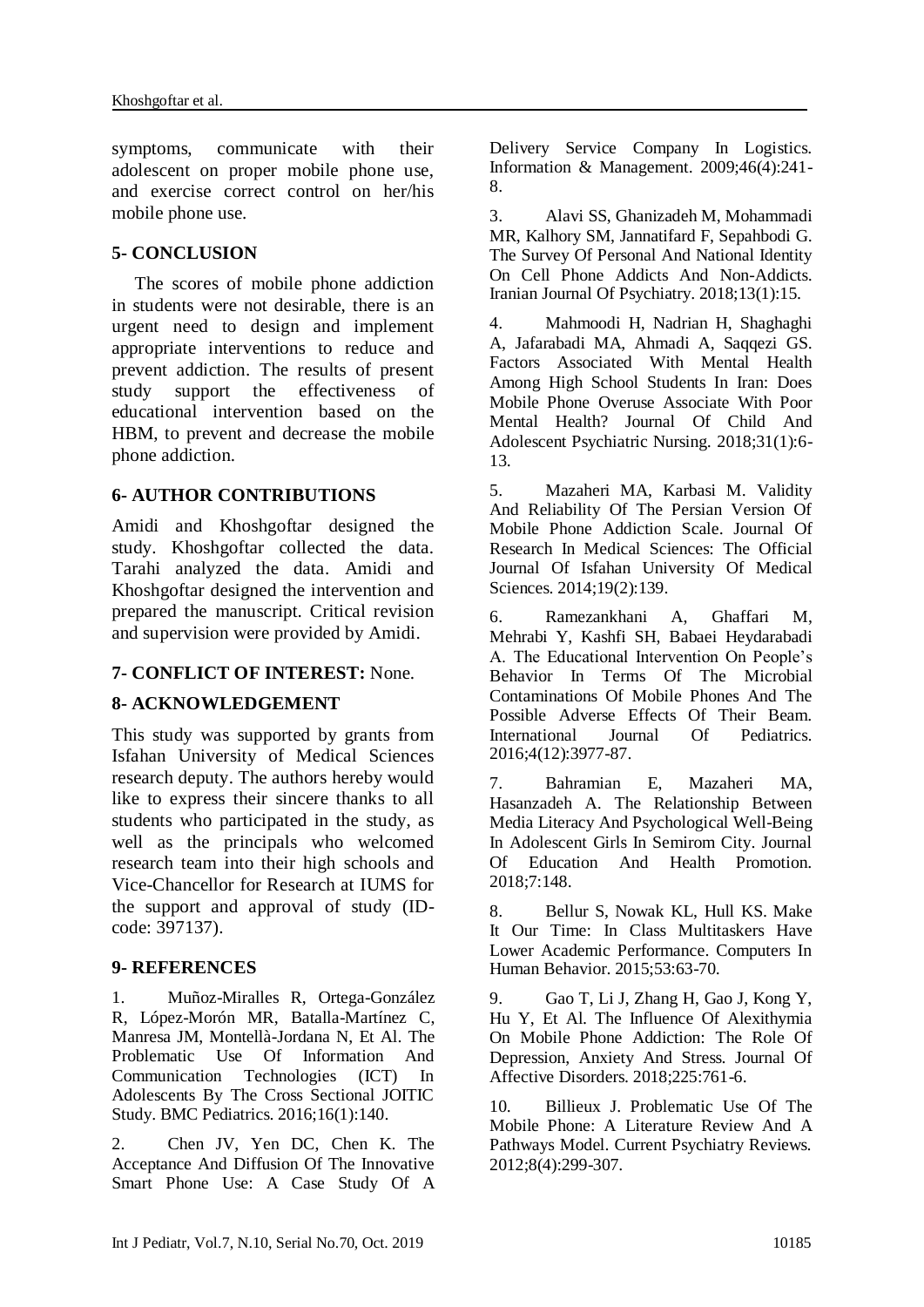11. Beranuy M, Oberst U, Carbonell X, Chamarro A. Problematic Internet And Mobile Phone Use And Clinical Symptoms In College Students: The Role Of Emotional Intelligence. Computers In Human Behavior. 2009;25(5):1182-7.

12. Sanchez-Carbonell X, Beranuy M, Castellana M, Chamarro A, Oberst U. Internet And Cell Phone Addiction: Passing Fad Or Disorder? Adicciones. 2008;20(2):149-59.

13. Li S, Jin X, Wu S, Jiang F, Yan C, Shen X. The Impact Of Media Use On Sleep Patterns And Sleep Disorders Among School-Aged Children In China. Sleep. 2007;30(3):361-7.

14. García FM. Impacto De Las Pantallas, Televisión, Ordenador Y Videojuegos. Pediatría Integral. 2009;881:697-706.

<span id="page-11-0"></span>15. Milde-Busch A, Von Kries R, Thomas S, Heinrich S, Straube A, Radon K. The Association Between Use Of Electronic Media And Prevalence Of Headache In Adolescents: Results From A Population-Based Cross-Sectional Study. BMC Neurology. 2010;10(1):12.

<span id="page-11-1"></span>16. Mohammadbeigi A, Valizadeh F, Saadati M, Sharifimoghadam S, Ahmadi A, Mokhtari M, Et Al. Sleep Quality In Medical Students; The Impact Of Over-Use Of Mobile Cell-Phone And Social Networks. Journal Of Research In Health Sciences. 2016;16(1):46- 50.

<span id="page-11-2"></span>17. Cerutti R, Presaghi F, Spensieri V, Valastro C, Guidetti V. The Potential Impact Of Internet And Mobile Use On Headache And Other Somatic Symptoms In Adolescence. A Population-Based Cross‑Sectional Study. Headache: The Journal Of Head And Face Pain. 2016;56(7):1161-70.

18. Sandström M, Wilen J, Hansson Mild K, Oftedal G. Mobile Phone Use And Subjective Symptoms. Comparison Of Symptoms Experienced By Users Of 26. Gholamian B, Shahnazi H, Hassanzadeh A. The prevalence of internet addiction and its association with depression, anxiety, and stress, among high-school students. International Journal of Pediatrics. 2017;5(4):4763-70.

Analogue And Digital Mobile Phones. Occupational Medicine. 2001;51(1):25-35.

19. Söderqvist F, Carlberg M, Hardell L. Use Of Wireless Telephones And Self-Reported Health Symptoms: A Population-Based Study Among Swedish Adolescents Aged 15–19 Years. Environmental Health. 2008;7(1):18.

<span id="page-11-7"></span>20. Maheri A, Tol A, Sadeghi R. Assessing The Effect Of An Educational Intervention Program Based On Health Belief Model On Preventive Behaviors Of Internet Addiction. Journal Of Education And Health Promotion. 2017;6.

21. Çağan Ö, Ünsal A, Çelik N. Evaluation Of College Students' The Level Of Addiction To Cellular Phone And Investigation On The Relationsship Between The Addiction And The Level Of Depression. Procedia-Social And Behavioral Sciences. 2014;114:831-9.

22. Chen L, Yan Z, Tang W, Yang F, Xie X, He J. Mobile Phone Addiction Levels And Negative Emotions Among Chinese Young Adults: The Mediating Role Of Interpersonal Problems. Computers In Human Behavior. 2016;55:856-66.

23. Seo DG, Park Y, Kim MK, Park J. Mobile Phone Dependency And Its Impacts On Adolescents' Social And Academic Behaviors. Computers In Human Behavior. 2016;63:282-92.

24. Mortazavi SMJ, Atefi M, Kholghi F. The Pattern Of Mobile Phone Use And Prevalence Of Self-Reported Symptoms In Elementary And Junior High School Students In Shiraz, Iran. Iranian Journal Of Medical Sciences. 2011;36(2):96.

<span id="page-11-3"></span>25. Mazaheri MA, Karbasi M. The Use Of Mobile Phone Features Among Students In Isfahan University Of Medical Sciences In Iran. [Health System Research.](https://www.sid.ir/en/journal/JournalList.aspx?ID=13821) [2014;10\(2\)](https://www.sid.ir/en/journal/JournalListPaper.aspx?ID=196849); Page(s) 276 To 285.

<span id="page-11-6"></span><span id="page-11-5"></span><span id="page-11-4"></span>27. Hashemian A, Direkvand-Moghadam A, Delpisheh A, Direkvand-Moghadam A. Prevalence of internet addiction in Iranian high school students a cross-sectional study. Journal of Basic Research in Medical Sciences. 2014;1(3):39-44.